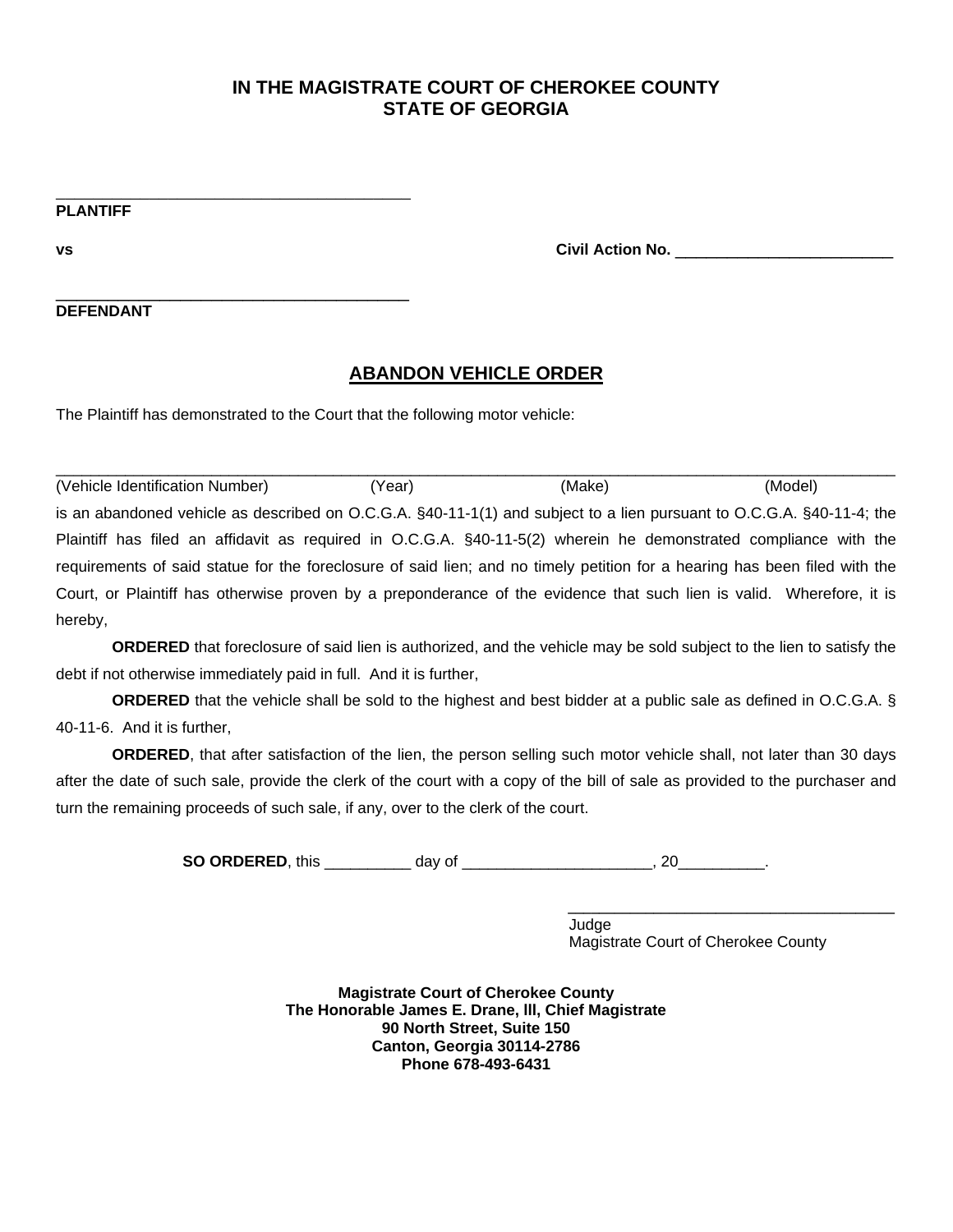# **IN THE MAGISTRATE COURT OF CHEROKEE COUNTY**

# **STATE OF GEORGIA**

#### **ABANDONED VEHICLE AFFIDAVIT**

| $\mathsf{I},\_\_$                                                                                                                                                  |                                                                                                                                                                                                                                                                                                                                                                                                                                                                                                                    |                |            | do hereby solemnly swear or affirm that the vehicle described as:                                                                                                                                                                                                                                                                                  |  |
|--------------------------------------------------------------------------------------------------------------------------------------------------------------------|--------------------------------------------------------------------------------------------------------------------------------------------------------------------------------------------------------------------------------------------------------------------------------------------------------------------------------------------------------------------------------------------------------------------------------------------------------------------------------------------------------------------|----------------|------------|----------------------------------------------------------------------------------------------------------------------------------------------------------------------------------------------------------------------------------------------------------------------------------------------------------------------------------------------------|--|
|                                                                                                                                                                    | (Owner/Representative of Towing Company)                                                                                                                                                                                                                                                                                                                                                                                                                                                                           |                |            |                                                                                                                                                                                                                                                                                                                                                    |  |
|                                                                                                                                                                    |                                                                                                                                                                                                                                                                                                                                                                                                                                                                                                                    |                |            |                                                                                                                                                                                                                                                                                                                                                    |  |
|                                                                                                                                                                    | (Vehicle Identification Number)                                                                                                                                                                                                                                                                                                                                                                                                                                                                                    | (Vehicle Year) | (Make)     | (Model)                                                                                                                                                                                                                                                                                                                                            |  |
|                                                                                                                                                                    | was removed to and/or has been stored at: ______                                                                                                                                                                                                                                                                                                                                                                                                                                                                   |                |            | is an abandoned vehicle                                                                                                                                                                                                                                                                                                                            |  |
|                                                                                                                                                                    |                                                                                                                                                                                                                                                                                                                                                                                                                                                                                                                    |                | (Location) |                                                                                                                                                                                                                                                                                                                                                    |  |
|                                                                                                                                                                    | as defined in O.C.G.A §40-11-1(1), and has not been claimed by the owner, lessor, lessee or any holder of a security<br>interest or lien.                                                                                                                                                                                                                                                                                                                                                                          |                |            |                                                                                                                                                                                                                                                                                                                                                    |  |
|                                                                                                                                                                    | vehicle, I have complied with the requirements of O.C.G.A. §40-11-2 as evidenced by the following:                                                                                                                                                                                                                                                                                                                                                                                                                 |                |            | I hereby further solemnly swear or affirm that in following the procedure to foreclose on an abandoned vehicle lien on said                                                                                                                                                                                                                        |  |
| 1.                                                                                                                                                                 | hereto and incorporated herein as "Exhibit A", and,                                                                                                                                                                                                                                                                                                                                                                                                                                                                |                |            | Within three (3) days of the removal or storage of said vehicle, I obtained the identity and address of all known<br>owners of such vehicle from the law enforcement officer requesting removal of the vehicle or from a local law<br>enforcement agency for the jurisdiction in which my business is located as evidenced by document(s) attached |  |
| 2.                                                                                                                                                                 | Using the information contained in Exhibit A, I notified or attempted to notify the owner, lessor, lessee, or any<br>holder of a lien or security interest of said vehicle that said vehicle would be deemed abandoned at the expiration<br>of thirty (30) days as evidenced by the document(s) attached hereto and incorporated herein as "Exhibit B", and,                                                                                                                                                       |                |            |                                                                                                                                                                                                                                                                                                                                                    |  |
| 3.                                                                                                                                                                 | On or after the thirty-first day following the removal or storage of said vehicle without said vehicle having been<br>redeemed, I gave notice in writing to the Department of Motor Vehicle Safety or applicable County Tag Agent<br>(hereinafter referred to as the "Department") pursuant to the procedure set forth in O.C.G.A. §40-11-2(e) and<br>requested the name and address of all owners of such vehicle as evidenced by the document(s) attached hereto<br>and incorporated herein as "Exhibit C", and, |                |            |                                                                                                                                                                                                                                                                                                                                                    |  |
| 4.                                                                                                                                                                 | Within five (5) calendar days of having received the information requested in Exhibit C, I either:<br>Notified the owner, any lessee, and any holder of a lien or security interest by certified mail and first class<br>А.<br>mail; or,                                                                                                                                                                                                                                                                           |                |            |                                                                                                                                                                                                                                                                                                                                                    |  |
| В.<br>Placed an advertisement in a newspaper of general circulation in the county where such vehicle was obtained<br>once a week for two (2) consecutive weeks; or |                                                                                                                                                                                                                                                                                                                                                                                                                                                                                                                    |                |            |                                                                                                                                                                                                                                                                                                                                                    |  |
|                                                                                                                                                                    | C.<br>two consecutive weeks;                                                                                                                                                                                                                                                                                                                                                                                                                                                                                       |                |            | Placed an advertisement at the county courthouse in such place where other public notices are posted for                                                                                                                                                                                                                                           |  |
| 5.                                                                                                                                                                 | Advised the owner(s) of their obligations and rights to redeem such vehicle and such owner, lessee or holder of<br>a lien or security interest disclaimed their ownership or interest in such vehicle as evidenced by the document(s)<br>attached hereto and incorporated herein as "Exhibit D", and,                                                                                                                                                                                                              |                |            |                                                                                                                                                                                                                                                                                                                                                    |  |
| 6.                                                                                                                                                                 | I have made a demand for payment of \$ ________________, which has been made without satisfaction, as<br>evidenced by the document(s) attached hereto and incorporated herein as "Exhibit E", without a timely filing of a<br>petition for a judicial hearing and/or the identity of the owner cannot be ascertained.                                                                                                                                                                                              |                |            |                                                                                                                                                                                                                                                                                                                                                    |  |
|                                                                                                                                                                    |                                                                                                                                                                                                                                                                                                                                                                                                                                                                                                                    |                |            | Therefore, I am asking a court of competent jurisdiction to authorize the foreclosure of my lien and the sale of this motor                                                                                                                                                                                                                        |  |
|                                                                                                                                                                    |                                                                                                                                                                                                                                                                                                                                                                                                                                                                                                                    |                |            |                                                                                                                                                                                                                                                                                                                                                    |  |
| vehicle.                                                                                                                                                           |                                                                                                                                                                                                                                                                                                                                                                                                                                                                                                                    |                |            |                                                                                                                                                                                                                                                                                                                                                    |  |

 $\_$  , and the set of the set of the set of the set of the set of the set of the set of the set of the set of the set of the set of the set of the set of the set of the set of the set of the set of the set of the set of th (Signature of Owner/Representative of Towing Company) (Date)

Sworn and Subscribed before me this: (Address of Towing Company) example and the set of Towing Company) and the set of the set of the set of the set of the set of the set of the set of the set of the set of the set of the set of the set of the set of the set

\_\_\_\_\_\_\_\_\_\_\_\_\_\_\_\_\_\_\_\_\_\_\_\_\_\_\_\_\_\_\_\_\_\_\_\_\_\_\_\_\_\_\_\_\_\_ \_\_\_\_\_\_\_\_\_\_\_\_\_\_\_\_\_\_\_\_\_\_\_\_\_\_\_\_\_\_\_\_\_\_\_\_\_\_\_\_\_\_

(City, State, Zip & County) (Notary Public's Signature & Notary Seal or Stamp)

 $\_$  , and the contribution of the contribution of  $\_$  . The contribution of  $\_$  , and  $\_$  , and  $\_$  ,  $\_$  ,  $\_$  ,  $\_$  ,  $\_$  ,  $\_$  ,  $\_$  ,  $\_$  ,  $\_$  ,  $\_$  ,  $\_$  ,  $\_$  ,  $\_$  ,  $\_$  ,  $\_$  ,  $\_$  ,  $\_$  ,  $\_$  ,  $\_$  ,  $\_$  ,  $\_$  , (Telephone Number Including Area Code) (Date My Notary Commission Expires)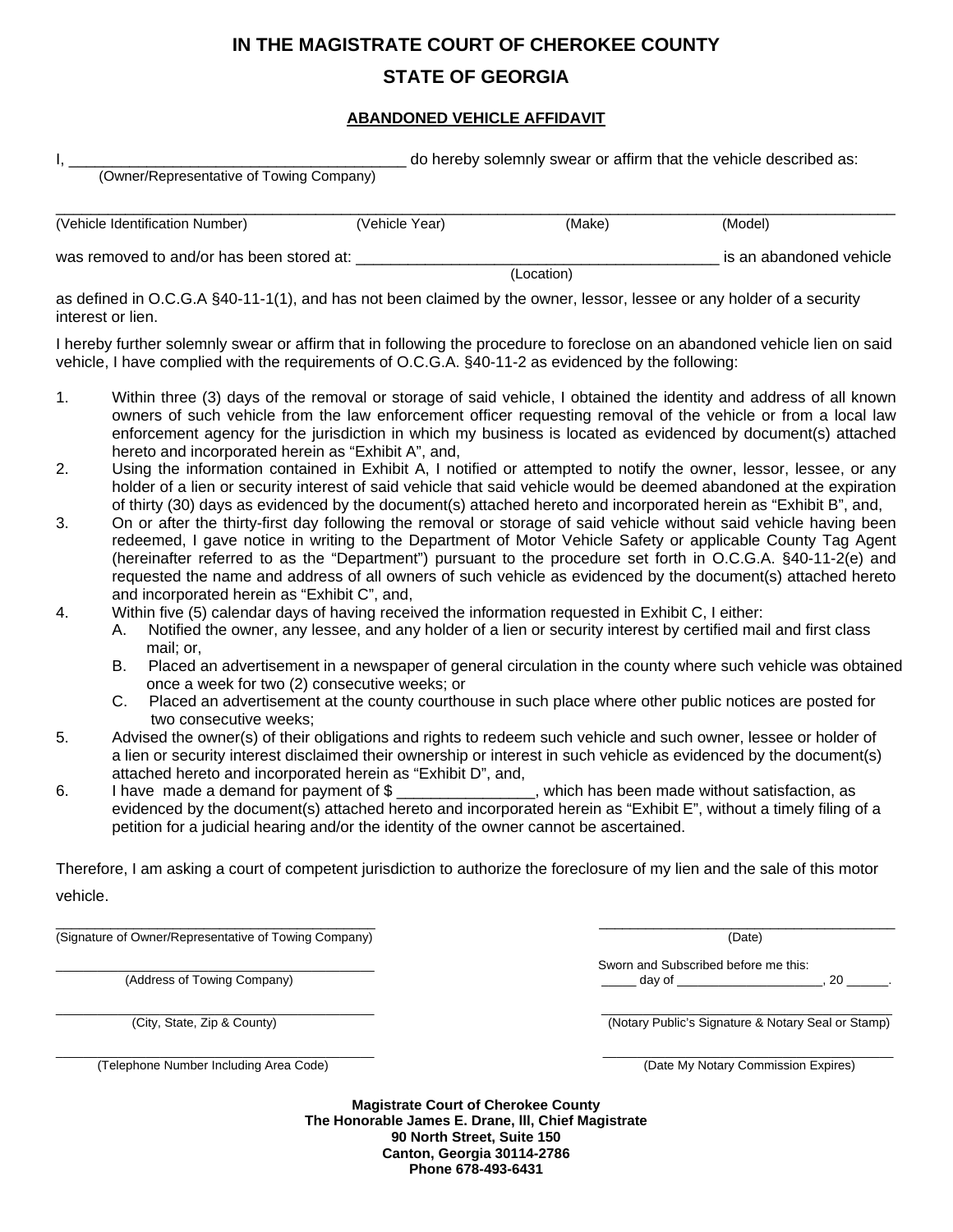**FROM: \_\_\_\_\_\_\_\_\_\_\_\_\_\_\_\_\_\_\_\_\_\_\_\_\_\_\_\_\_\_\_\_\_\_\_\_\_\_\_\_** 

**ADDRESS: \_\_\_\_\_\_\_\_\_\_\_\_\_\_\_\_\_\_\_\_\_\_\_\_\_\_\_\_\_\_\_\_\_\_\_\_\_\_\_\_** 

 **\_\_\_\_\_\_\_\_\_\_\_\_\_\_\_\_\_\_\_\_\_\_\_\_\_\_\_\_\_\_\_\_\_\_\_\_\_\_\_\_** 

**IN ACCORDANCE WITH GEORGIA CODE ANNOTATED, 40-11-2(B) (72 HOURS), VEHICLES FOR HIRE, 3-25-27-(A) (72 HOURS) WE ARE HEREBY GIVING NOTICE TO:**

## **AUTO THEFT SQUAD, CRIMES AGAINST PROPERTY DIVISION:**

**\_\_\_\_\_\_\_\_\_\_\_\_\_\_\_\_\_\_\_\_\_\_\_\_\_\_\_\_\_\_\_\_\_\_\_\_\_\_\_\_\_\_\_\_\_\_\_\_\_\_\_\_\_\_\_\_\_\_\_\_\_\_\_\_\_\_\_\_\_\_\_\_\_\_\_\_\_\_\_\_\_\_\_\_\_\_\_\_\_\_\_\_\_\_\_\_\_** 

**\_\_\_\_\_\_\_\_\_\_\_\_\_\_\_\_\_\_\_\_\_\_\_\_\_\_\_\_\_\_\_\_\_\_\_\_\_\_\_\_\_\_\_\_\_\_\_\_\_\_\_\_\_\_\_\_\_\_\_\_\_\_\_\_\_\_\_\_\_\_\_\_\_\_\_\_\_\_\_\_\_\_\_\_\_\_\_\_\_\_\_\_\_\_\_\_\_ MAKE / MODEL / YEAR COLOR** 

**\_\_\_\_\_\_\_\_\_\_\_\_\_\_\_\_\_\_\_\_\_\_\_\_\_\_\_\_\_\_\_\_\_\_\_\_\_\_\_\_\_\_\_\_\_\_\_\_\_\_\_\_\_\_\_\_\_\_\_\_\_\_\_\_\_\_\_\_\_\_\_\_\_\_\_\_\_\_\_\_\_\_\_\_\_\_\_\_\_\_\_\_\_\_\_\_\_ VIN# TAG# / STATE** 

**DATE DATE WHERE TOWED FROM** 

**WHO AUTHORIZED / PHONE# LOCATION OF VEHICLE** 

**\_\_\_\_\_\_\_\_\_\_\_\_\_\_\_\_\_\_\_\_\_\_\_\_\_\_\_\_\_\_\_\_\_\_\_\_\_\_\_\_\_\_\_\_\_\_\_\_\_\_\_\_\_\_\_\_\_\_\_\_\_\_\_\_\_\_\_\_\_\_\_\_\_\_\_\_\_\_\_\_\_\_\_\_\_\_\_\_\_\_\_\_\_\_\_\_\_** 

**16-10-20. FALSE STATEMENTS, CONCEALMENTS OF FACTS, FRAUDULAENT WRITINGS, ETC., IN MATTERS WITHIN JURISDICTION OF STATE OR POLITICAL SUBDIVISIONS.** 

**A PERSON WHO KNOWINGLY AND WILLINGLY FALSIFIES, CONCEALS, OR COVERS UP BY ANY TRICK, SCHEME, OR DEVICE, A MATERIAL FACT; MAKES A FALSE, FICTITIOUS, OR FRAUDELENT STATEMENT OR REPRESENTATION; OR MAKES OR USES ANY FALSE WRITING OR DOCUMENT, KNOWING THE SAME TO CONTAIN ANY FALSE WRITING OR JURISDICTION OF ANY DEPARTMENT OR AGENCY OF STATE GOVERNMENT OR OF THE GOVERNMENT OF ANY COUNTY, CITY, OR OTHER POLITICAL SUBDIVISION OF THE STATE, SHALL UPON CONVICTION THEREOF, BE PUNISHED BY A FINE OF NOT MORE THAN \$1,000.00 OR BY IMPRISIONMENT FOR NOT LESS THAN ONE NOR MORE THAN FIVE YEARS, OR BOTH.** 

**\_\_\_\_\_\_\_\_\_\_\_\_\_\_\_\_\_\_\_\_\_\_\_\_\_\_\_\_\_\_\_\_\_\_\_\_\_\_\_\_\_\_\_\_\_\_\_\_\_\_\_\_\_\_\_\_\_\_\_\_\_\_\_\_\_\_\_\_\_\_\_\_\_\_\_\_\_\_\_\_\_\_\_\_\_\_\_\_\_\_\_\_\_\_\_\_\_ SIGNATURE DATE** DATE DATE OF A SERIES OF A SERIES OF A SERIES OF A SERIES OF A SERIES OF A SERIES OF A SERIES OF A SERIES OF A SERIES OF A SERIES OF A SERIES OF A SERIES OF A SERIES OF A SERIES OF A SERIES OF A SERIES OF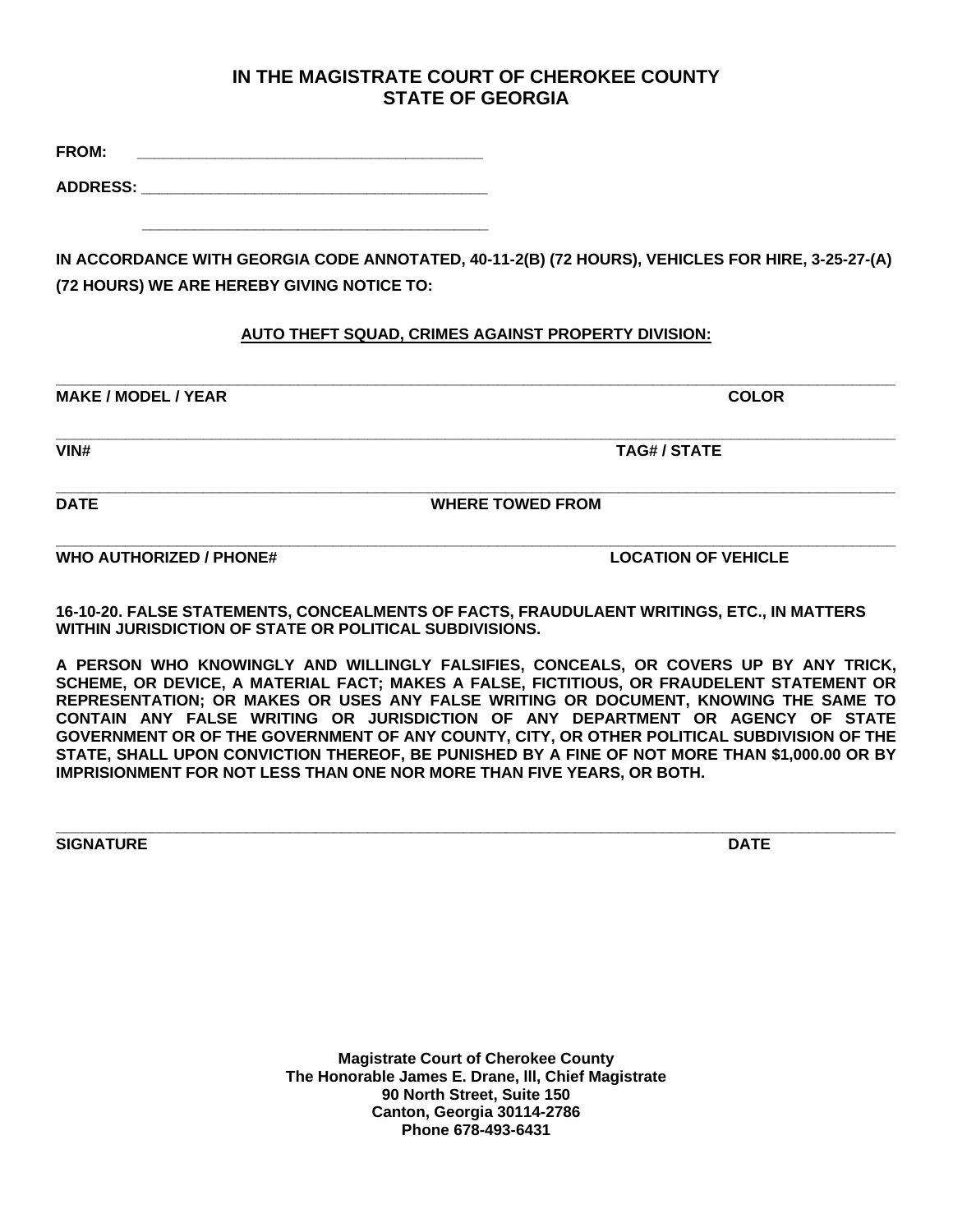| FROM:           |  |  |
|-----------------|--|--|
| <b>ADDRESS:</b> |  |  |
|                 |  |  |
| <b>PHONE:</b>   |  |  |

**To Whom It May Concern:** 

 **This written notice is to notify you, the registered owner of the vehicle listed below, that this vehicle is presently being held in storage at our impound yard. Please contact our office at the number listed above immediately to make the necessary arrangements to pick this vehicle up, or hereby be notified by written notice that the vehicle listed below will be sold at public auction in the allocated time required by the governing laws set forth and adopted by the State of Georgia. Your cooperation regarding this matter will be greatly appreciated, and will prevent any future conflict or confusion concerning this matter.** 

# **VEHICLE DESCRIPTION:**

| Date Removed: ___________________     |  |
|---------------------------------------|--|
|                                       |  |
| VIN No.: __________________________   |  |
|                                       |  |
|                                       |  |
| Model: ___________________________    |  |
| Tag No.: ____________________________ |  |
|                                       |  |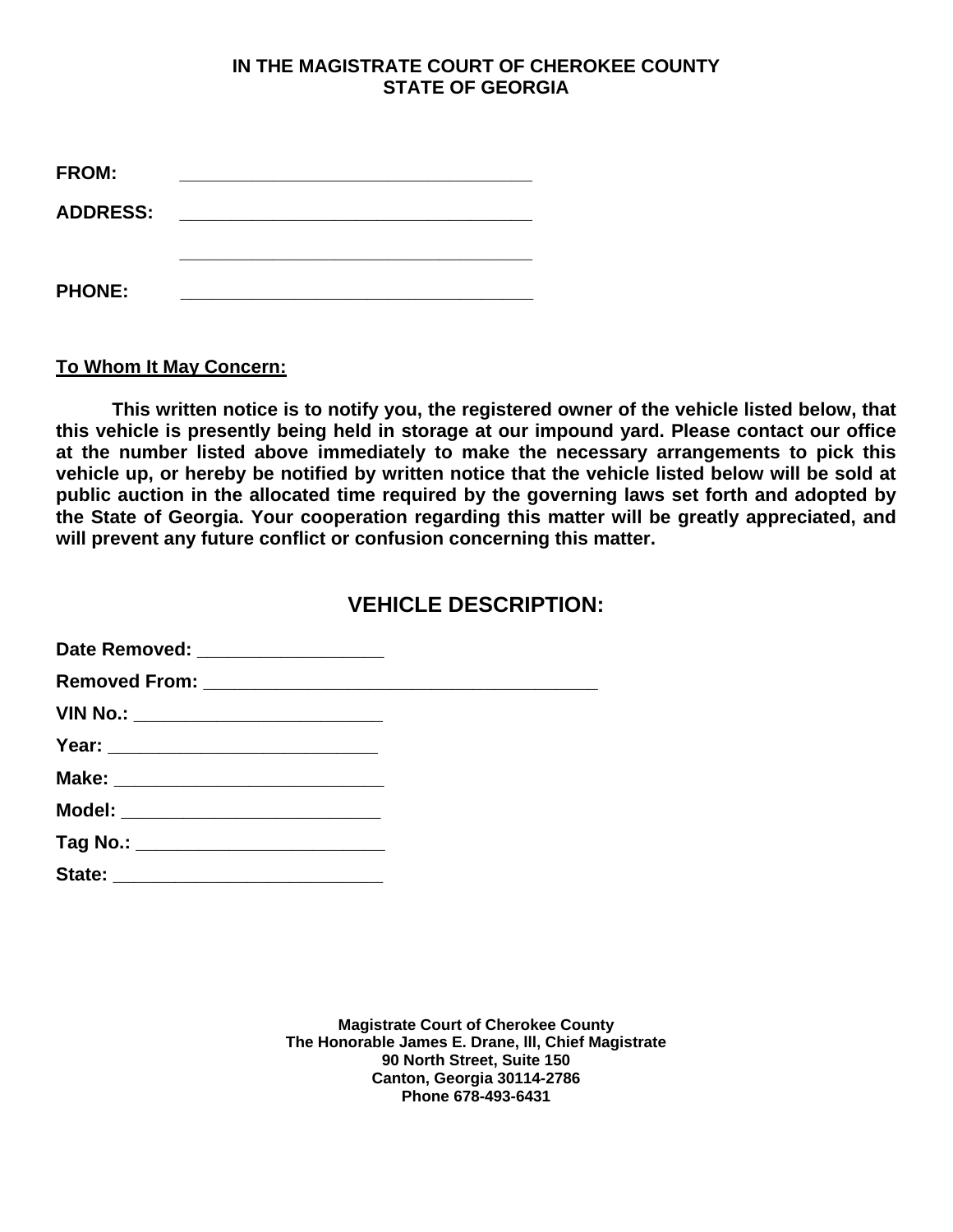### **NOTICE OF ABANDONED VEHICLE AND REQUEST FOR INFORMATION**

Research fee: \$2.00 for printout of tag, title and lien information per abandoned vehicle

I do solemnly swear that the vehicle herein is or will become abandoned or a derelict motor vehicle as described in Code Section §40-11-1 of the Official Code of Georgia Annotated; and, as provided in Code Sections §40-11-2 and §40-11-19 of the Official Code of Georgia Annotated, this is to request the names and addresses of all owners, lessors, lessees, security interest holders and lien holders of such vehicle. This is to further swear that all proper notification(s) has been given in writing and according to the provisions of Code Sections §40-11-2 and §40-11-9 O.C.G.A.

I understand that I shall not be entitled to any storage fees if I do not provide the notice and information required by Code Sections §40-11-2 and §40-11-9 of the Official Code of Georgia Annotated. I also understand that any person who knowingly provides false and misleading information when providing any notice of information as required by Code Sections §40-11-2 and §40-11-9 of the Official Code of Georgia Annotated shall be guilty of a misdemeanor punishable by fine up to \$1000 or by imprisonment of up to 1 year.

| Person Removing or Storing Vehicle           |                                        |     | Vehicle Identification Number  |                                      |              |
|----------------------------------------------|----------------------------------------|-----|--------------------------------|--------------------------------------|--------------|
| <b>Street</b>                                |                                        |     | Year                           | Make                                 | Model        |
| City                                         | <b>State</b>                           | Zip | Tag No.                        | State of Issue                       | Date Removed |
| Present Location of Vehicle (Street Address) |                                        |     | Date Vehicle Becomes Abandoned |                                      |              |
| City                                         | <b>State</b>                           | Zip |                                | <b>Location Vehicle Removed From</b> |              |
|                                              | Telephone Number (Including area code) |     | City                           | <b>State</b>                         | Zip          |

Sworn to and subscribed before me this \_\_\_\_\_\_\_\_\_\_\_\_ day of \_\_\_\_\_\_\_\_\_\_\_\_\_\_\_\_\_\_\_\_\_

Month Near New Year New Year New Year New Year New Year New Year New Year New Year New Year New Year New Year

X \_\_\_\_\_\_\_\_\_\_\_\_\_\_\_\_\_\_\_\_\_\_\_\_\_\_\_\_\_\_\_\_\_\_\_\_\_\_ (Authorized signature of person removing / storing vehicle)

X \_\_\_\_\_\_\_\_\_\_\_\_\_\_\_\_\_\_\_\_\_\_\_\_\_\_\_\_\_\_\_\_\_\_\_\_\_\_

Notary Public

Notice and Request for Motor Vehicle Information: Mail with fee to:

> ATTN: Research / Abandoned vehicles Motor Vehicle Division P.O. Box 740381 Atlanta, Georgia 30374-0381 Form must be typed or electronically completed and printed

#### **THIS NOTICE MUST BE SENT CERTIFIED, REGISTERED, OR OVERNIGHT DELIVERY.**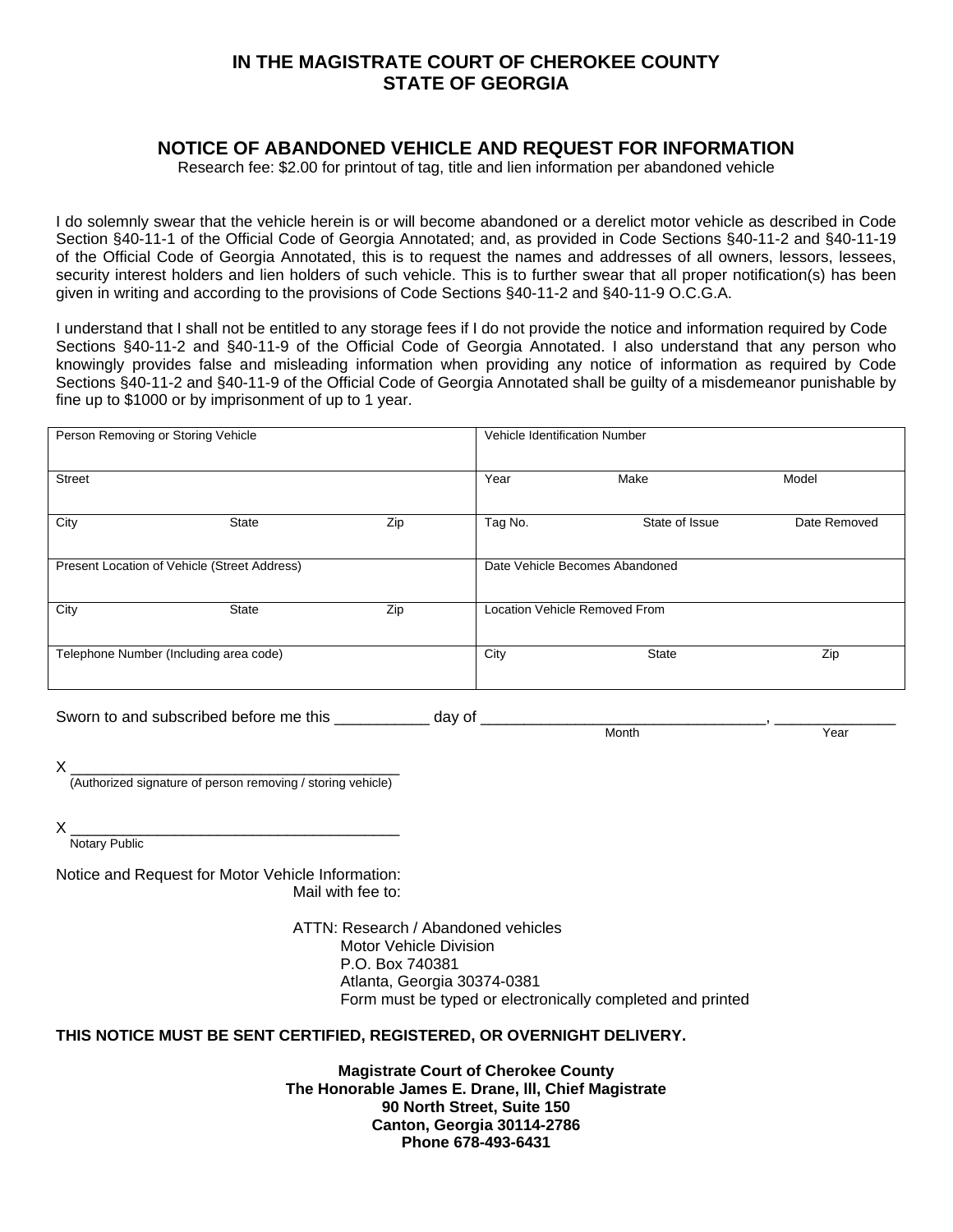| TO:<br><u> 1989 - Jan Samuel Barbara, margaret eta idazlea (h. 1989).</u> |  | DATE: __________________________ |
|---------------------------------------------------------------------------|--|----------------------------------|
|                                                                           |  |                                  |
|                                                                           |  |                                  |
|                                                                           |  |                                  |
|                                                                           |  |                                  |
|                                                                           |  |                                  |
|                                                                           |  |                                  |

\*In accordance with the official code of Georgia §40-11-5, the above described vehicle has been declared abandoned and subject to a lien for redemption of fees due. A complete list of all fees is attached to this notice. Total Due \$

#### **Name of the (Towing) company recovering vehicle is listed below:**

| Name of Towing Company:  |  |
|--------------------------|--|
| Location of Recovery:    |  |
| Date of Recovery:        |  |
| Date Declared Abandoned: |  |

#### **To Owner of Vehicle:**

You have the following rights and responsibilities to prevent the person / company recovering this vehicle and declaring the vehicle abandoned from seeking a court order to sell this vehicle for the fees due.

| You may disclaim ownership of this vehicle by signing where indicated and returning this notice to the (Towing) company listed |
|--------------------------------------------------------------------------------------------------------------------------------|
| on the next page. *                                                                                                            |

You have the right to pay the fees due for the charges of towing and storing the vehicle to the (Towing) company listed on the next page within 30 days of the above date.

You have the right to request a hearing to determine the validity of the person recovering such vehicle.

- a. To request a hearing you must notify both the person / company recovering the vehicle at addressee listed on the next page and the Magistrate Court of Cherokee in writing of your request within 10 days. (County where the vehicle is located) \_\_\_\_\_\_\_\_\_\_\_\_\_\_\_\_\_\_\_\_\_\_\_\_\_\_ County.
- b. You must appear in this court on the date set by the courts to present your facts as to why the person / company recovering the vehicle does not have a valid claim.

"I, (name of owner / lessee) \_\_\_\_\_\_\_\_\_\_\_\_\_\_\_\_\_\_\_\_\_\_\_\_\_\_\_\_\_\_\_\_\_\_\_\_\_\_\_\_\_\_\_ disclaim any ownership of this vehicle."

| * Owner / Lessee Signature          | * Security Interest / Lien Holder Signature | Date                 |
|-------------------------------------|---------------------------------------------|----------------------|
| Sworn and Subscribed before me this | dav of                                      |                      |
| (Printed Name of Notary Public)     | (Signature of Notary Public)                | (Commission Expires) |

#### **Important Notice**:

If you or anyone holding a security interest or other lien fails to answer the above, the person / company recovering this vehicle may proceed to a court of competent jurisdiction to obtain an order to sell this vehicle at a public sale.

#### **Please forward this form to the (Towing) Company listed below:**

\_\_\_\_\_\_\_\_\_\_\_\_\_\_\_\_\_\_\_\_\_\_\_\_\_\_\_\_\_\_\_\_\_\_\_\_\_\_\_\_\_\_\_\_\_\_\_\_\_\_\_\_\_\_\_\_\_\_

| Name of (Towing) Company:    | .             |         |            |
|------------------------------|---------------|---------|------------|
| (submitting this notice)     |               |         |            |
| Address of (Towing) Company: |               |         |            |
|                              | City (County) | 'State' | (Zip Code) |

(Signature of Owner / Representative of (Towing) Company)